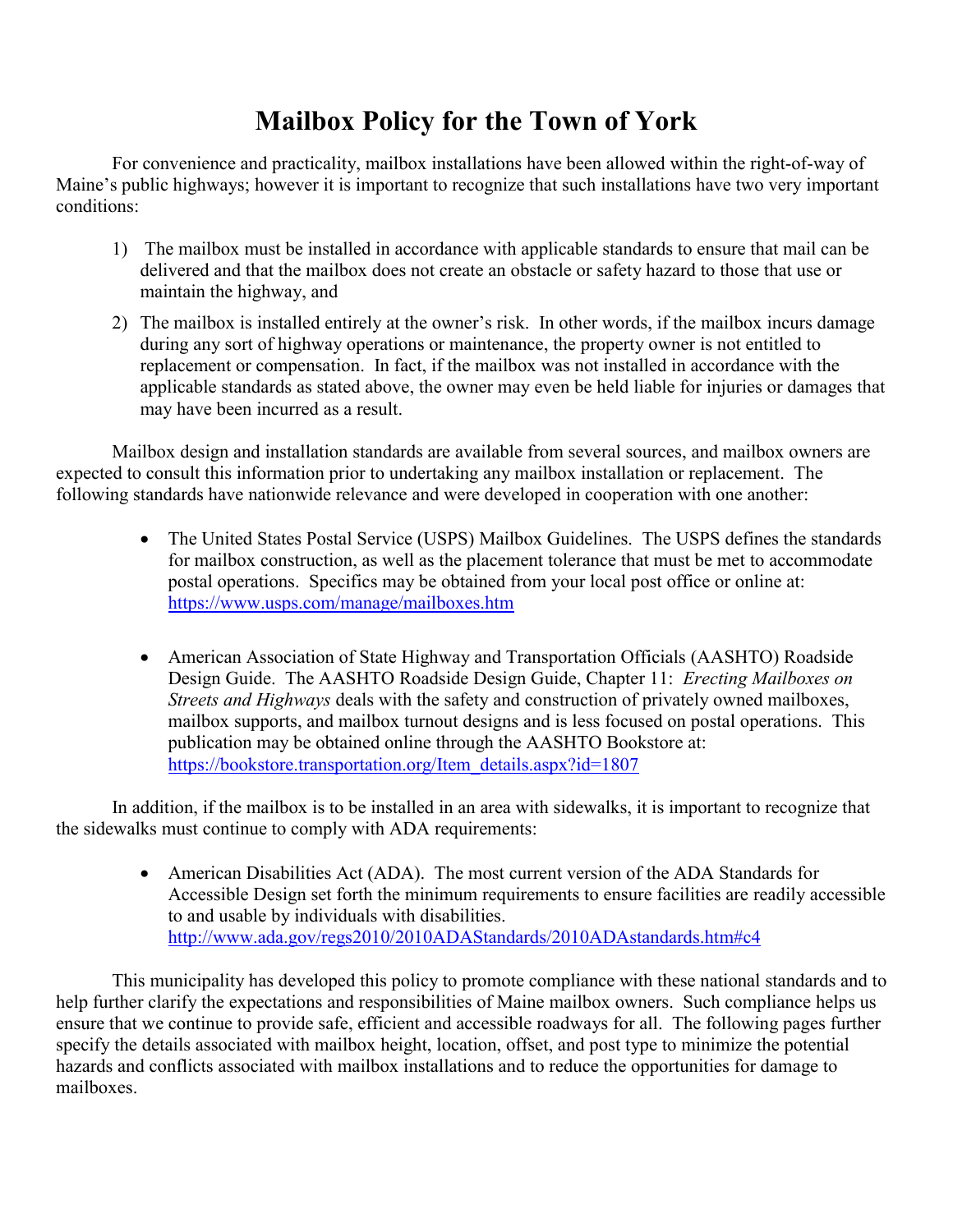# *Mailbox Installation Standards*

### **General Location:**

Whenever possible, your mailbox should be located after your driveway opening. This location placement improves visibility, minimizes the amount of snow that comes off of the snow plow, and improves the approach for your mail carrier. The diagram below further clarifies this preferred placement:



#### **Mailbox Support Design:**

In many cases, it is best to use an extended arm type of post with a free-swinging suspended mailbox. This allows snowplows to sweep near or under boxes without damage to supports and provides easy access to the boxes by carrier and customers. The following picture shows a free-swinging suspended mailbox:



In addition, note the strategic placement of the red reflector on the point closest to the road. This will help your local snowfighter see and avoid your mailbox during winter storms.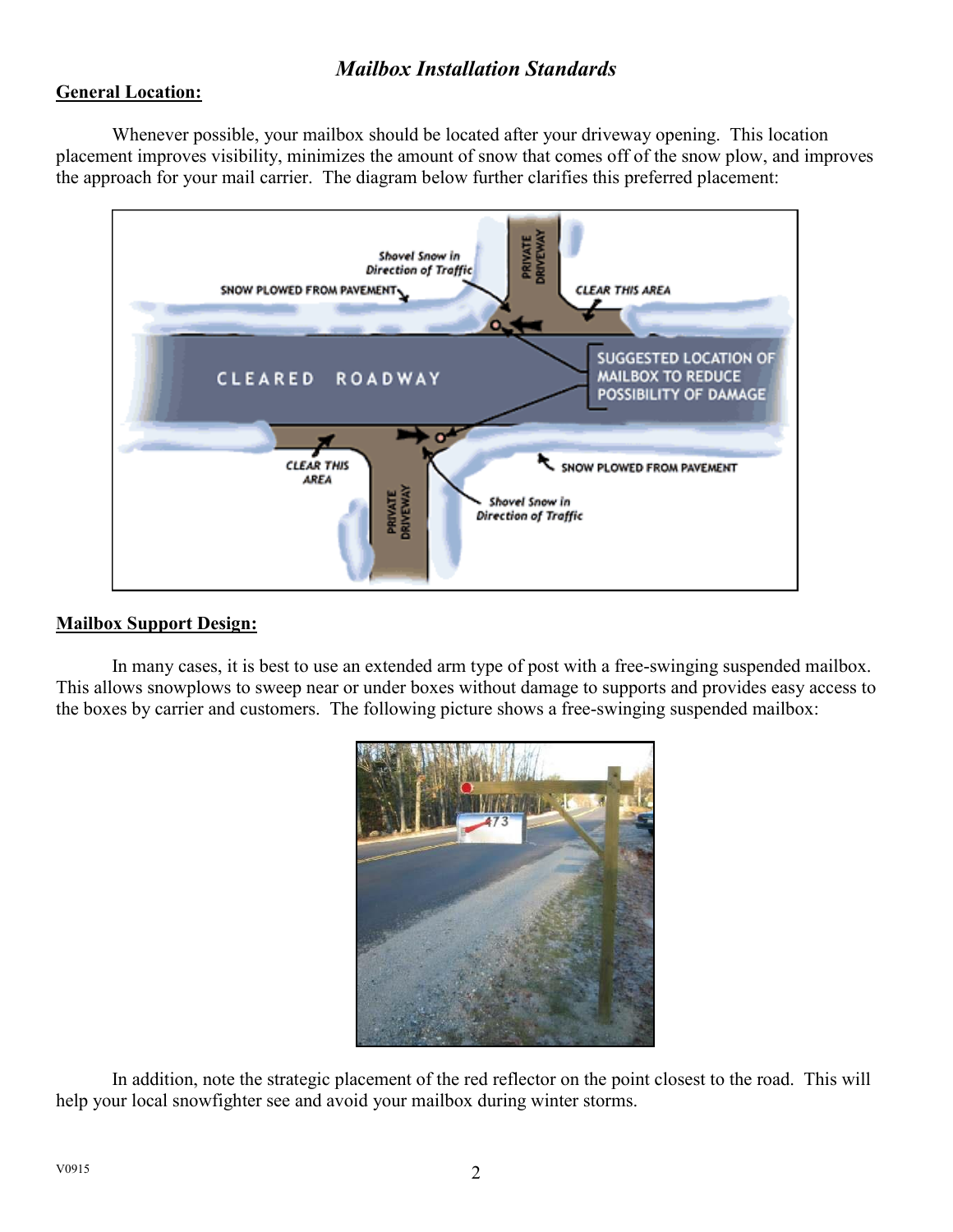## **Offset:**

Mailboxes should be set back from the edge of the shoulder – regardless of whether the shoulder is gravel or paved. In other words, the face of the mailbox should be at least **six to eight inches (6"-8") back from the edge of the normally plowed surface** of the highway or the face of curb. Greater offset distances are encouraged whenever possible to allow the mail carrier to get further out of traffic and to further minimize potential damage to your mailbox. The following picture shows a mailbox with a reasonable offset:



Mailboxes in sidewalk areas should leave at least 36" behind the back of the box or the post, whichever is located the furthest from the road.

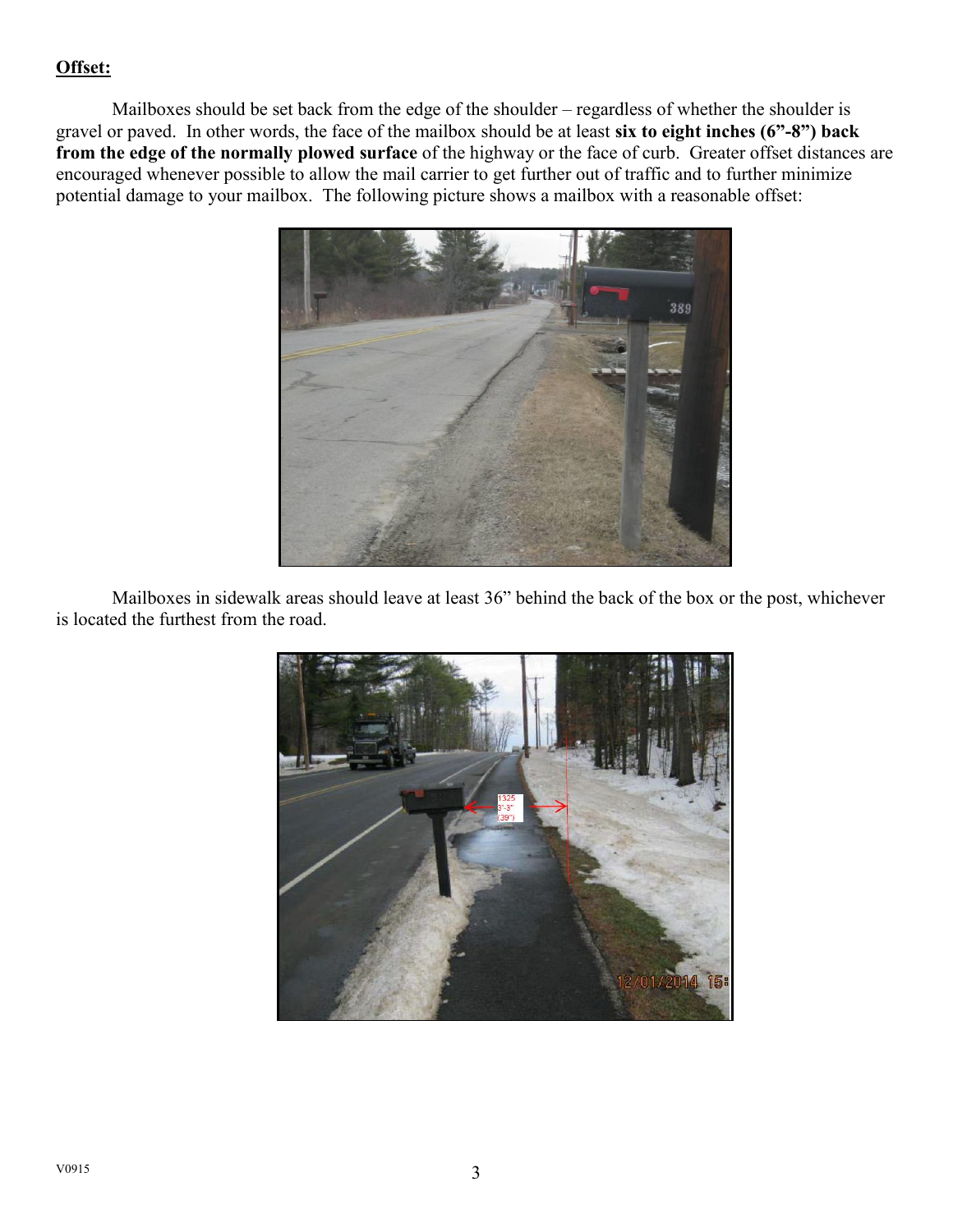## **Height:**

According to USPS standards, a mailbox must be installed with the bottom of the mailbox located between 41" and 45" high above the surface of the highway shoulder. We recommend that this height be closer to the 45" measurement to minimize conflict with the height of the plow truck wing when snow is being pushed back during, or between, winter storms. The following picture further clarifies the height considerations:



#### **Post Size, Type and Embedment:**

Mailbox posts must be sturdy enough to hold up the mailbox in all types of weather conditions, however they cannot be so rugged that they present a hazard to vehicles that inadvertently leave the road. If a mailbox support is struck by a vehicle, it must easily break away. Therefore, the following types of posts are deemed acceptable:

x **4" x 4" wooden posts** embedded **2 feet** into the ground. Larger wooden posts (4" x 6" or 6" x 6") may be used only if the post is drilled through with an appropriate spade bit to create a shear plane. The following diagram indicates the necessary holes and spacing.



x **1" to 2" round diameter steel or aluminum pipe or standard U-channel post embedded 2 feet into the ground.**